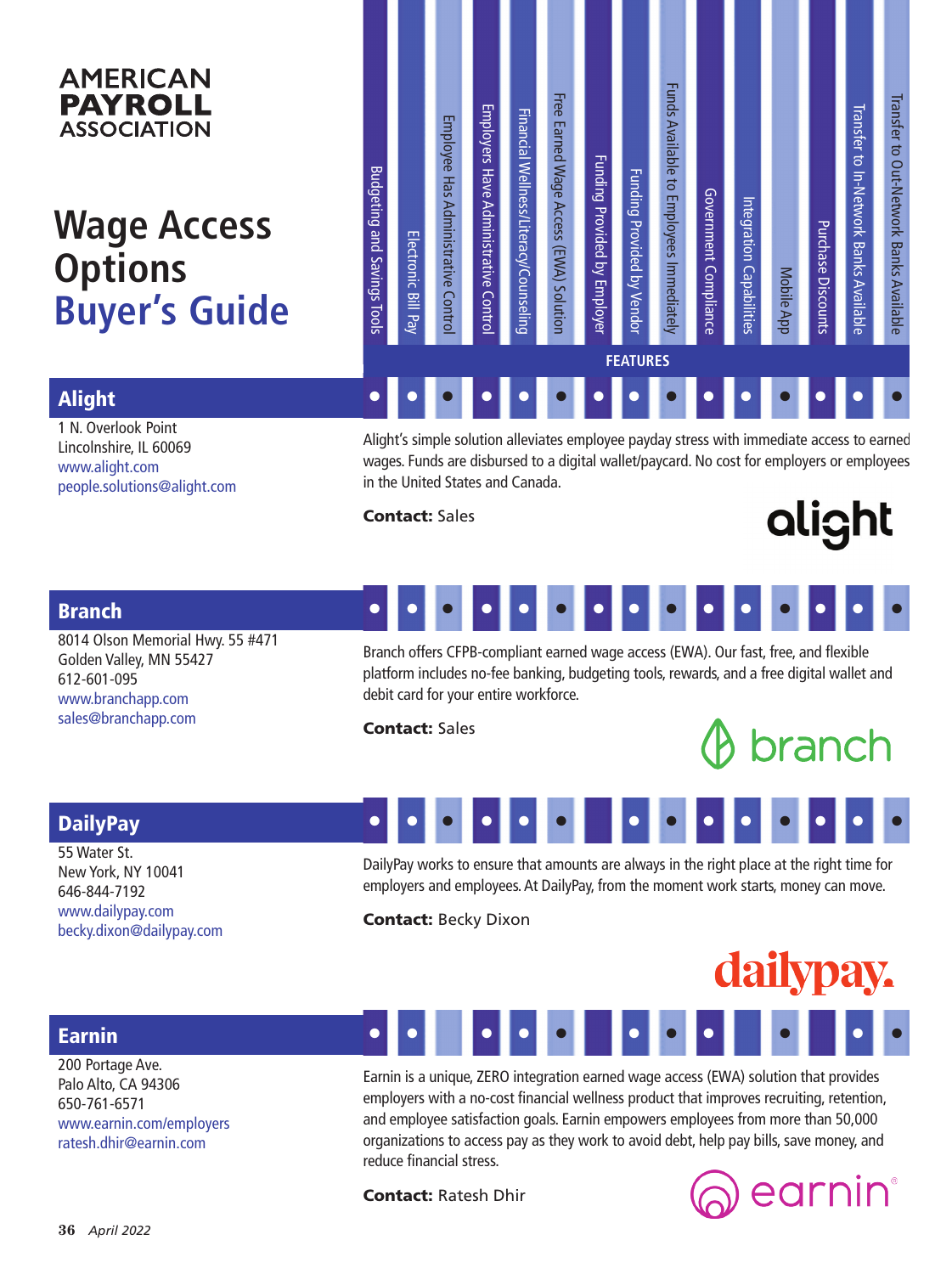## **AMERICAN PAYROLL ASSOCIATION**

# **Wage Access Options Buyer's Guide**

| Budgeting and Savings Tools | Electronic Bill Pay | Employee Has Administrative Control                             | Employers Have Administrative<br>Contro | Financial Wellness/Literacy/Counseling | Free Earned Wage Access (EWA) Solution                                                                                                                                                                                                                                                                                                                                                            | Funding Provided by Employer | Funding Provided by Vendor | Funds Available to Employees Immediately | Government Compliance | ntegration Capabilities | Mobile App | Purchase Discounts | <b>Iranster to In-Network Banks Avallaple</b> | Iransfer to Out-Network Banks Available |
|-----------------------------|---------------------|-----------------------------------------------------------------|-----------------------------------------|----------------------------------------|---------------------------------------------------------------------------------------------------------------------------------------------------------------------------------------------------------------------------------------------------------------------------------------------------------------------------------------------------------------------------------------------------|------------------------------|----------------------------|------------------------------------------|-----------------------|-------------------------|------------|--------------------|-----------------------------------------------|-----------------------------------------|
|                             |                     |                                                                 |                                         |                                        |                                                                                                                                                                                                                                                                                                                                                                                                   |                              | <b>FEATURES</b>            |                                          |                       |                         |            |                    |                                               |                                         |
|                             |                     |                                                                 |                                         |                                        |                                                                                                                                                                                                                                                                                                                                                                                                   |                              |                            |                                          |                       |                         |            |                    |                                               |                                         |
|                             |                     |                                                                 |                                         |                                        | Even is a financial benefits platform that offers hourly workers the tools to manage their<br>earnings and take control of their financial lives.                                                                                                                                                                                                                                                 |                              |                            |                                          |                       |                         |            |                    |                                               |                                         |
|                             |                     | <b>Contact: Sales</b>                                           |                                         |                                        |                                                                                                                                                                                                                                                                                                                                                                                                   |                              |                            |                                          |                       |                         |            |                    | $=$ Even                                      |                                         |
|                             |                     |                                                                 |                                         |                                        |                                                                                                                                                                                                                                                                                                                                                                                                   |                              |                            |                                          |                       |                         |            |                    |                                               |                                         |
|                             |                     | to be paid after every shift.<br><b>Contact: Marc Schroeder</b> |                                         |                                        | Fintwist OnDemand bundled offering combines the flexibility of a paycard with the<br>convenience of an earned wage access (EWA) solution. Provide your employees the ability                                                                                                                                                                                                                      |                              |                            |                                          |                       |                         |            |                    | by SCOMDATA                                   |                                         |
|                             |                     |                                                                 |                                         |                                        |                                                                                                                                                                                                                                                                                                                                                                                                   |                              |                            |                                          |                       |                         |            |                    |                                               |                                         |
|                             |                     |                                                                 |                                         |                                        | Money Network, a subsidiary of Fiserv, offers digital payment solutions to companies of all sizes.<br>With our Electronic Payroll Delivery Service, achieve up to 100% electronic payment of wages,<br>reduce administration costs, and empower employees with flexible money management<br>options, including fee-free earned wage access (EWA).<br><b>Contact: Money Network Representative</b> |                              |                            |                                          |                       |                         |            |                    | <b>1</b> Money<br>Network                     |                                         |
|                             |                     |                                                                 |                                         |                                        | . <b>.</b>                                                                                                                                                                                                                                                                                                                                                                                        |                              |                            |                                          |                       |                         |            |                    |                                               |                                         |
|                             |                     |                                                                 |                                         |                                        | Netspend is a leading provider of payments and payroll products. Netspend's business<br>solutions provide companies with innovative tools, including Netspend earned wage access<br>(EWA), tip solutions, paycard, and incentive/disbursement programs.                                                                                                                                           |                              |                            |                                          |                       |                         |            |                    |                                               |                                         |
|                             |                     | <b>Contact: Sales Team</b>                                      |                                         |                                        |                                                                                                                                                                                                                                                                                                                                                                                                   |                              |                            |                                          |                       |                         |            |                    | NNETSPEND                                     |                                         |
|                             |                     |                                                                 |                                         |                                        |                                                                                                                                                                                                                                                                                                                                                                                                   |                              |                            |                                          |                       |                         |            |                    | A Global Payments Company                     |                                         |
|                             |                     |                                                                 |                                         |                                        |                                                                                                                                                                                                                                                                                                                                                                                                   |                              |                            |                                          |                       |                         |            |                    | www.americanpayroll.org 37                    |                                         |

### Even

1440 Broadway Oakland, CA 94612 415-321-2857 www.even.com sales@even.com

## Fintwist by Comdata

5301 Maryland Way Brentwood, TN 37027 704-763-2278 www.fintwistsolutions.com fintwist@comdata.com



#### • • • • • •



## Money Network

2900 Westside Pkwy. Alpharetta, GA 30004 206-931-9286 www.moneynetwork.com



## Netspend

10900-A Stonelake Rd., Ste. 200 Austin, TX 78759 866-387-7363 www.netspend.com/business/earned-wage-access businesspartnerships@netspend.com

#### • • • • • • • • • • • • • • •